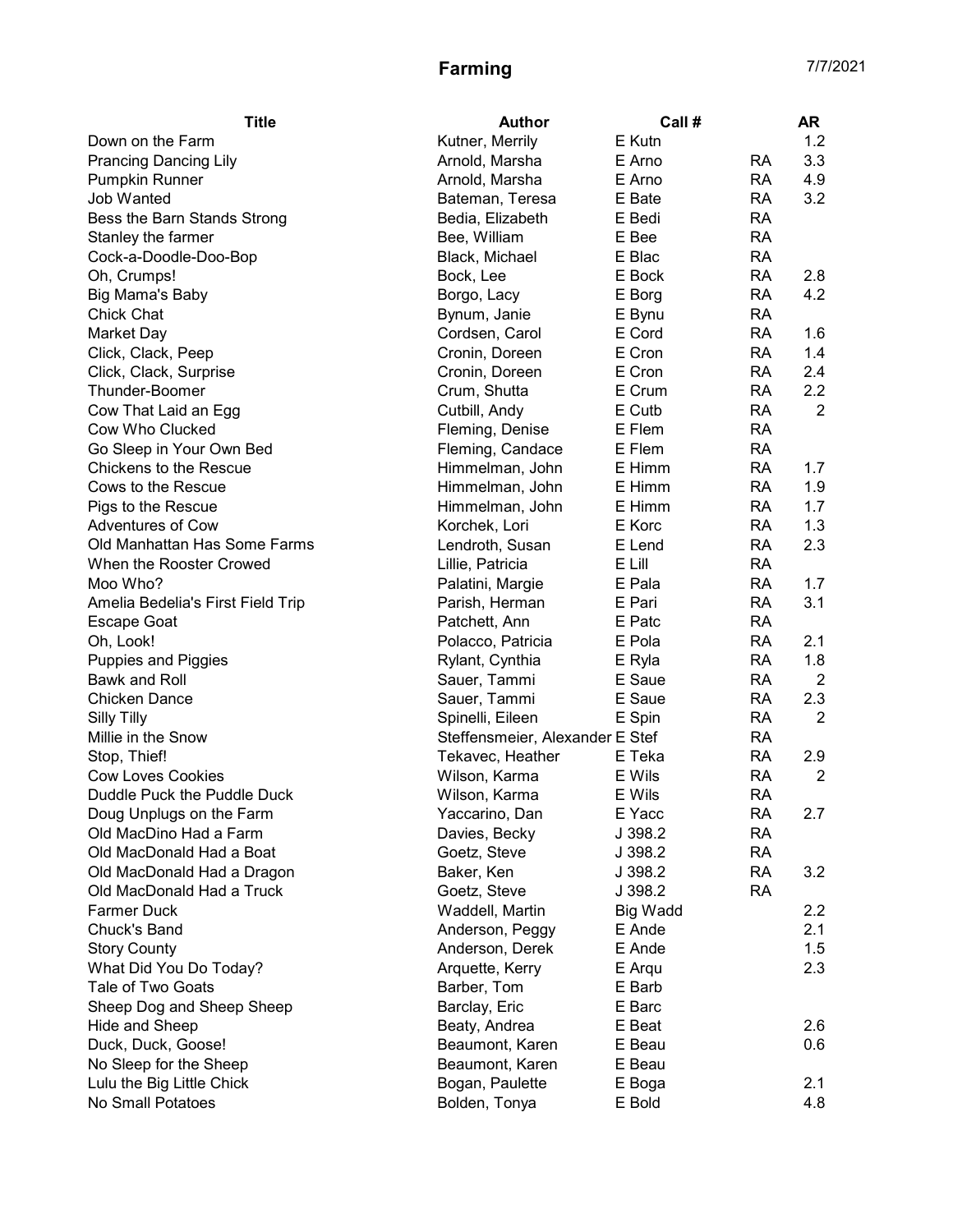| <b>Title</b>                        | Author                        | Call#  | AR          |
|-------------------------------------|-------------------------------|--------|-------------|
| <b>Big Red Barn</b>                 | Brown, Margaret Wise          | E Brow | 2.4         |
| Christmas in the Barn               | Brown, Margaret Wise          | E Brow | 3.2         |
| Book! Book! Book!                   | Bruss, Deborah                | E Brus | 2.2         |
| This Little Pup                     | Bryant, Laura                 | E Brya |             |
| Raisin: the Littlest Cow            | Busch, Miriam                 | E Busc | 2.8         |
| <b>Dream Snow</b>                   | Carle, Eric                   | E Carl | 2.5         |
| Digby Takes Charge                  | Church, Caroline              | E Chur | 2.3         |
| Click, Clack, Moo I Love You        | Cronin, Doreen                | E Cron | 2.6         |
| Click, Clack, Moo: Cows That Type   | Cronin, Doreen                | E Cron | 2.3         |
| Click, Clack, Quackity-Quack        | Cronin, Doreen                | E Cron |             |
| Click, Clack, Splish, Splash        | Cronin, Doreen                | E Cron | $\mathbf 1$ |
| Thump, Quack, Moo                   | Cronin, Doreen                | E Cron | 2.8         |
| Family for Old Mill Farm            | Crum, Shutta                  | E Crum | 3.1         |
| Old MacDonald had a Farm            | Dean, James                   | E Dean |             |
| Louise: The Adventures of a Chicken | DiCamillo, Kate               | E Dica | 3.8         |
| Spot the Lamb on the Farm           | Koken, Alexandra              | E Drei |             |
| Dumpy Saves Christmas               | Edwards, Julie                | E Edwa |             |
| <b>McGillycuddy Could</b>           | Edwards, Pamela               | E Edwa |             |
| Mixed-Up Rooster                    | Edwards, Pamela Duncar E Edwa |        | 2.4         |
| Color Farm                          | Ehlert, Lois                  | E Ehle |             |
| Henry's Map                         | Elliott, David                | E Elli | 2.5         |
| On the Farm                         | Elliott, David                | E Elli | 1.5         |
| <b>Busy Little Mouse</b>            | Fernandes, Eugenie            | E Fern | 1.3         |
| Muncha! Muncha! Muncha!             | Fleming, Candace              | E Flem | 2.4         |
| Pirates on the Farm                 | Fretz, Denette                | E Fret | 4.5         |
| Grandaddy's Stars                   | Griffith, Helen               | E Grif | 3.1         |
| Duck to the Rescue                  | Himmelman, John               | E Himm | 1.8         |
| Three Hens and a Peacock            | Laminack, Lester              | E Lami | 3.3         |
| Moo?                                | LaRochelle, David             | E Laro |             |
| Pig Has a Plan                      | Long, Ethan                   | E Long |             |
| All the Places to Love              | MacLachlan, Patricia          | E Macl | 3.9         |
| Chicken Talk                        | MacLachlan, Patricia          | E Macl |             |
| Hundred-Year Barn                   | MacLachlan, Patricia          | E Macl | 3.7         |
| John Deere, That's Who!             | Maurer, Tracy                 | E Maur |             |
| Day Jimmy's Boa Ate the Wash        | Noble, Trinka Hakes           | E Nobl | 2.2         |
| Fairy in a Dairy                    | Nolan, Lucy                   | E Nola | 3           |
| Harvey Potter's Balloon Farm        | Nolen, Jerdine                | E Nole | 3.8         |
| Hogg, Hogg and Hog                  | Palatini, Margie              | E Pala | 2.2         |
| Oink?                               | Palatini, Margie              | E Pala | 2           |
| Lambslide                           | Patchett, Ann                 | E Patc |             |
| <b>Toy Farmer</b>                   | Pelletier, Andrew             | E Pell | 4.2         |
| Twas The Night Before Thanksgiving  | Pilkey, Dav                   | E Pilk | 4           |
| Yours Truly, Louisa                 | Puttock, Simon                | E Putt | 3           |
| Cowy Cow                            | Raschka, Chris                | E Rasc | 1.7         |
| One Fox                             | Read, Kate                    | E Read |             |
| Curious George Farm to Table        | Rey, H.A.                     | E Rey  | 3.1         |
| Curious George: Apple Harvest       | Rey, H. A.                    | E Rey  |             |
| I Like the Farm                     | Rotner, Shelley               | E Rotn |             |
| Farmer Smart's Fat Cat              | Sage, James                   | E Sage | 3.1         |
| <b>Chickens are Coming</b>          | Samuels, Barbara              | E Samu |             |
| Music for Alice                     | Say, Allen                    | E Say  | 4           |
|                                     |                               |        |             |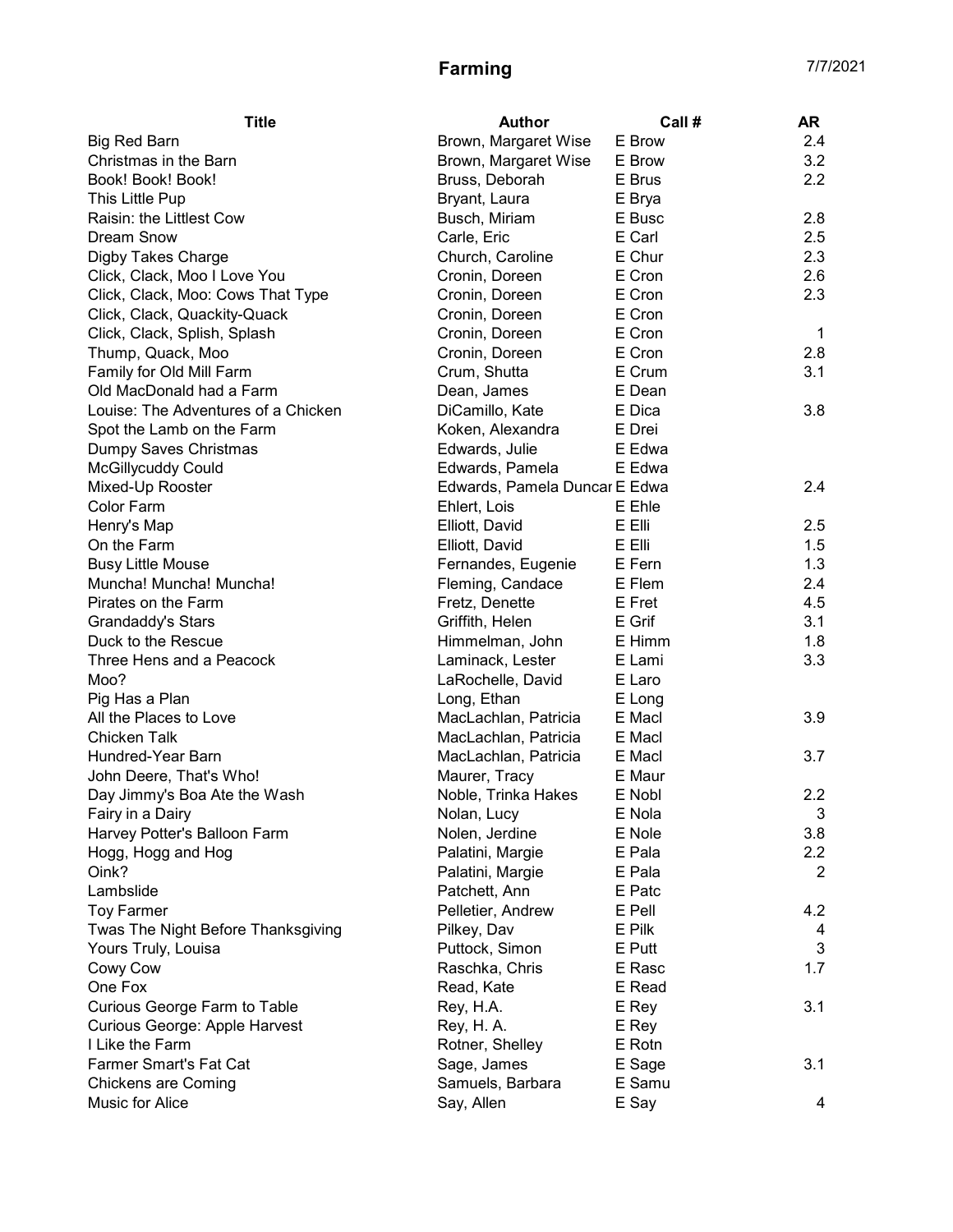| Scheer, Julian<br>E Sche<br>4.4<br><b>Thanksgiving Turkey</b><br>Go, Little Green Truck<br>E Scho<br>Schotter, Roni<br>Prudence the Part Time Cow<br>Shaffer, Jody<br>E Shaf<br>Simon, Carly<br>E Simo<br>4.7<br>Midnight Farm<br>3.2<br>Farmer Brown Goes Round and Round<br>Sloat, Teri<br>E Sloa<br>2.7<br>Peddles<br>E Stan<br>Stanton, Elizabeth |   |
|-------------------------------------------------------------------------------------------------------------------------------------------------------------------------------------------------------------------------------------------------------------------------------------------------------------------------------------------------------|---|
|                                                                                                                                                                                                                                                                                                                                                       |   |
|                                                                                                                                                                                                                                                                                                                                                       |   |
|                                                                                                                                                                                                                                                                                                                                                       |   |
|                                                                                                                                                                                                                                                                                                                                                       |   |
|                                                                                                                                                                                                                                                                                                                                                       |   |
|                                                                                                                                                                                                                                                                                                                                                       |   |
| E Steu<br>2.2<br>Peculiar Pig<br>Steuerwald, Joy                                                                                                                                                                                                                                                                                                      |   |
| 3.7<br>Apple Pie That Papa Baked<br>E Thom<br>Thompson, Lauren                                                                                                                                                                                                                                                                                        |   |
| Goose on the Farm<br>Wall, Laura<br>E Wall                                                                                                                                                                                                                                                                                                            |   |
| Pumpkin Day<br>Wallace, Nancy<br>E Wall<br>2.7                                                                                                                                                                                                                                                                                                        |   |
| Farmer Boy Birthday<br>Wilder, Laura Ingalls<br>E Wild<br>3.6                                                                                                                                                                                                                                                                                         |   |
| 3.9<br>Winter on the Farm<br>Wilder, Laura Ingalls<br>E Wild                                                                                                                                                                                                                                                                                          |   |
| E Wils<br>2.4<br>Horseplay<br>Wilson, Karma                                                                                                                                                                                                                                                                                                           |   |
| 3.3<br>E Yole<br>Scarecrow's Dance<br>Yolen, Jane                                                                                                                                                                                                                                                                                                     |   |
| E Zuil<br><b>Business Pig</b><br>Zuill, Andrea                                                                                                                                                                                                                                                                                                        |   |
| 4.5<br>John Deere<br>Green, Sara<br>J 338.7                                                                                                                                                                                                                                                                                                           |   |
| 3.7<br>Fanny's Dream<br>Buehner, Caralyn<br>J 398.2                                                                                                                                                                                                                                                                                                   |   |
| Farm That Mac Built<br>Sauer, Tammi<br>J 398.2                                                                                                                                                                                                                                                                                                        |   |
| Old MacDonald Had a Baby<br>Snape, Emily<br>J 398.2                                                                                                                                                                                                                                                                                                   |   |
| Old Mikamba Had a Farm<br>J 398.2<br>Isadora, Rachel                                                                                                                                                                                                                                                                                                  |   |
| Old MacDonald Had a Farm<br>J 398.2 Macd<br>Grimly, Gris                                                                                                                                                                                                                                                                                              |   |
| Old MacDonald Had a Zoo<br>Trapani, Iza<br>J 398.2 Macd                                                                                                                                                                                                                                                                                               |   |
| 3.7<br>Farm<br>Arlon, Penelope<br>J630                                                                                                                                                                                                                                                                                                                |   |
| Our Farm<br>Rosen, Michael<br>J 630                                                                                                                                                                                                                                                                                                                   | 6 |
| Watch Me Grow<br>Hodge, Deborah<br>J 630.9173<br>4.7                                                                                                                                                                                                                                                                                                  |   |
| <b>Balers Go to Work</b><br>Berne, Emma<br>J631.3                                                                                                                                                                                                                                                                                                     |   |
| <b>Skid Steers Go to Work</b><br>Berne, Emma<br>J631.3                                                                                                                                                                                                                                                                                                |   |
| Harvesters Go to Work<br>Boothroyd, Jennifer<br>J 631.37                                                                                                                                                                                                                                                                                              |   |
| <b>Tractors Go to Work</b><br>Boothroyd, Jennifer<br>J 631.37                                                                                                                                                                                                                                                                                         |   |
| Berne, Emma<br>Sprayers Go to Work<br>J631.5                                                                                                                                                                                                                                                                                                          |   |
| <b>Cultivators Go to Work</b><br>Boothroyd, Jennifer<br>J 631.51                                                                                                                                                                                                                                                                                      |   |
| 4.3<br>Owen, Ruth<br>J 635<br>Vegetables! Life on a Produce Farm                                                                                                                                                                                                                                                                                      |   |
| J 636<br><b>Barnyard Kids</b><br>Rudick, Dina                                                                                                                                                                                                                                                                                                         |   |
| James Herriot's Treasury for Children<br>J 636<br>Herriot, James                                                                                                                                                                                                                                                                                      |   |
| Miller, Marie-Therese<br>J 636.08<br>Hunting and Herding Dogs                                                                                                                                                                                                                                                                                         |   |
| Caring for Your Horse<br>J636.1<br>3.7<br>Sexton, Colleen                                                                                                                                                                                                                                                                                             |   |
| J 636.2<br>Cows on the Family Farm<br>Stiefel, Chana<br>2.6                                                                                                                                                                                                                                                                                           |   |
| J 636.2<br>4.1<br>Texas Longhorn<br>Stone, Lynn                                                                                                                                                                                                                                                                                                       |   |
| 1.3<br><b>Baby Cows</b><br>J 636.207<br>Schuetz, Kari                                                                                                                                                                                                                                                                                                 |   |
| J 636.3<br>2.7<br>Goats<br>Murray, Julie                                                                                                                                                                                                                                                                                                              |   |
| Murray, Julie<br>2.8<br>Sheep<br>J636.3                                                                                                                                                                                                                                                                                                               |   |
| Sheep on the Family Farm<br>Stiefel, Chana<br>J 636.3<br>2.7                                                                                                                                                                                                                                                                                          |   |
| Leaf, Christine<br>1.2<br><b>Baby Sheep</b><br>J 636.307                                                                                                                                                                                                                                                                                              |   |
| <b>Baby Goats</b><br>Schuetz, Kari<br>J 636.39                                                                                                                                                                                                                                                                                                        | 1 |
| Goats on the Family Farm<br>Stiefel, Chana<br>2.6<br>J 636.39                                                                                                                                                                                                                                                                                         |   |
| Murray, Julie<br>2.9<br>J 636.4<br>Pigs                                                                                                                                                                                                                                                                                                               |   |
| Chicken<br>Markovics, Joyce<br>2.8<br>J636.5                                                                                                                                                                                                                                                                                                          |   |
| Sandri, Barbara<br>J 636.5<br>Chickenology                                                                                                                                                                                                                                                                                                            |   |
| Chickens on the Family Farm<br>Stiefel, Chana<br>J636.5<br>2.4                                                                                                                                                                                                                                                                                        |   |
| Henrietta's Guide to Caring for Your Chickens<br>Thomas, Isabel<br>3.9<br>J 636.5                                                                                                                                                                                                                                                                     |   |
| Kid's Guide to Keeping Chickens<br>Caughey, Melissa<br>J 636.5                                                                                                                                                                                                                                                                                        |   |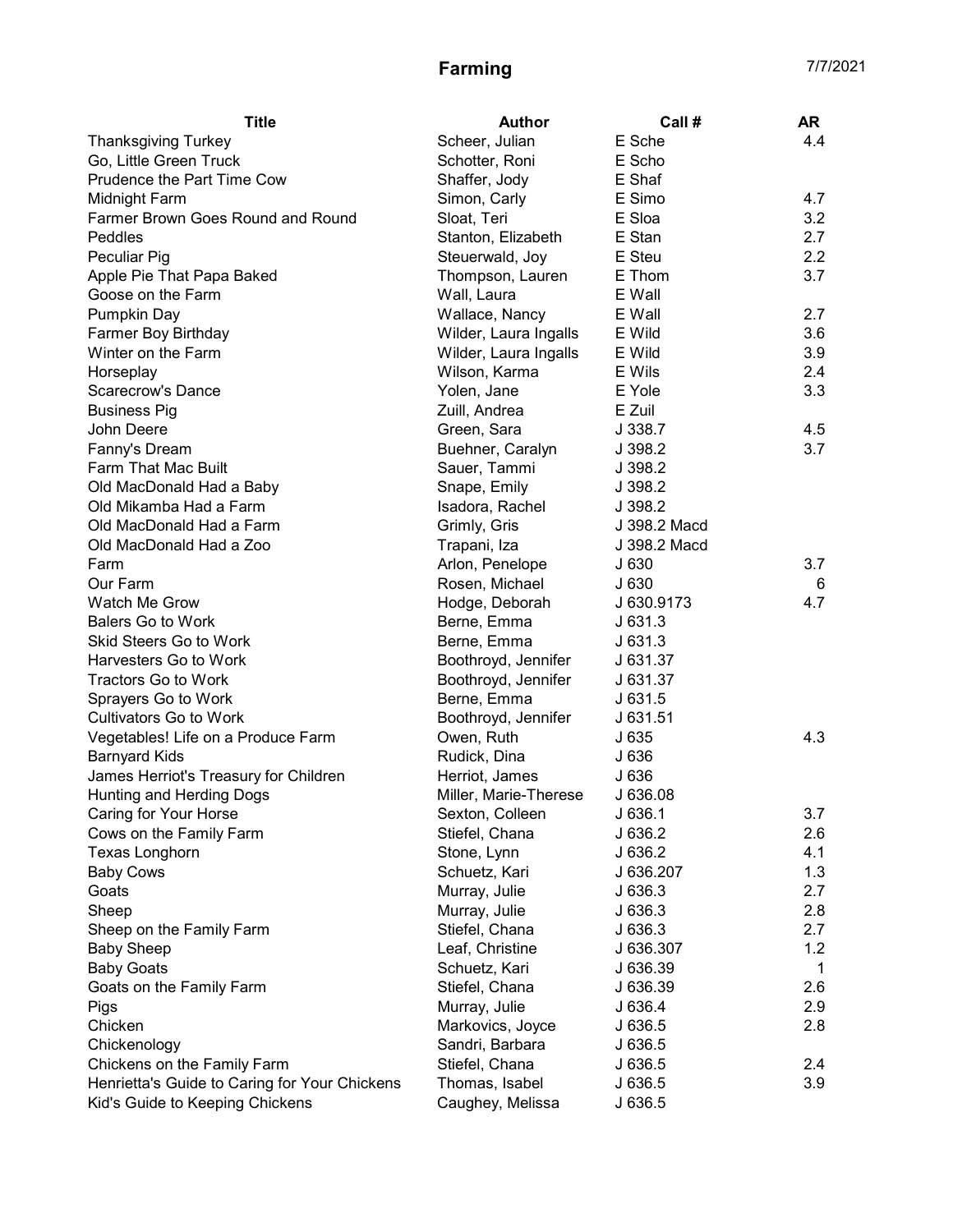| Markovics, Joyce<br>J 636.5<br>2.6<br>Polish Chicken<br>3.7<br>Eggs! Life on a Chicken farm<br>Owen, Ruth<br>J 636.5142<br>1.5<br>Turkeys<br>Endres, Hollie<br>J 636.592<br>Turkeys on the Family Farm<br>Stiefel, Chana<br>2.8<br>J 636.592<br>Meat: from the Farm to Your Table<br>Hasan, Heather<br>J 641.36<br>5.3<br><b>Pioneer Farm Cooking</b><br>Gunderson, Mary<br>J 641.5<br>Drawing Pets and Farm Animals<br>Cook, Trevor<br>J 743.6<br><b>Farm Animals</b><br>Legendre, Philippe<br>J 743.6<br>It's Fun to Draw Farm Animals<br>Bergin, Mark<br>J 743.69<br>4.2<br>Squeal and Squawk: Barnyard Talk<br>Pearson, Susan<br>J 811.54<br>3.3<br>Who Swallowed Harold?<br>Pearson, Susan<br>J 811.54<br>Laura Ingalls Wilder<br>Wadsworth, Ginger<br>3.5<br>J B Wilder<br>MacDonald, Betty<br>Mrs. Piggle-Wiggle's Farm<br>J Fantasy Macd Mrs 3<br>2.3<br>Renner, Benjamin<br>J GN Renn<br>Big Bad Fox<br>Josefina books<br>Tripp, Valerie<br>J History Amer Jose<br>Kirsten Books<br>Shaw, Janet<br>J History Amer Kris<br>6.7<br><b>Gathering of Days</b><br>Blos, Joan<br>J History Blos<br>5.7<br>Journal of C.J. Jackson, The: A Dust Bowl Migrant Durbin, William<br>J History Durb<br>5.3<br>Out of the Dust<br>Hesse, Karen<br>J History Hess<br>Survival in the Storm: The Dust Bowl Diary of Grac Janke, Katelan<br>J History Jank<br>6.4<br>J History Lafa<br>4.5<br>Worth<br>Lafaye, A.<br>2.9<br>Caleb's Story<br>MacLachlan, Patricia<br>J History Macl Sara 3<br>War Horse<br>5.9<br>Morpurgo, Michael<br>J History Morp<br>5.3<br>Esperanza Rising<br>Ryan, Pam<br>J History Ryan<br>Rebecca of Sunnybrook Farm<br>8.1<br>Wiggin, Kate Douglas<br>J History Wigg<br>Wilder, Laura Ingalls<br>4.3<br>Little House Farm Days<br>J History Wild Laur 7<br>5.2<br>Farmer Boy<br>Wilder, Laura Ingalls<br>J History Wild Litt 3<br>Across the Rolling River<br>5.6<br>Wilkins, Celia<br>J History Wilk Caro 5<br>Little House of Their Own<br>J History Wilk Caro 7<br>5.5<br>Wilkins, Celia<br><b>Trouble with Chickens</b><br>J Mystery Cron JJ 1<br>3.8<br>Cronin, Doreen<br>Hank the Cowdog series<br>Erickson, John<br>J Mystery Eric<br>Secret of Red Gate Farm<br>Keene, Carolyn<br>J Mystery Keen 6<br>5.7<br>Castle, Jennifer<br>4.1<br><b>Blaire</b><br>J Reality Amer Blai 1<br>Castle, Jennifer<br>J Reality Amer Blai 2<br>Blaire Cooks Up a Plan<br>J Reality Bere<br>Berenstain Bears and the Haunted Hayride<br>Berenstain, Stan<br>4.5<br>King-Smith, Dick<br>J Reality King<br>4.7<br>Smasher<br>5.3<br>As Long As There Are Mountains<br>Kinsey-Warnock, Natalie J Reality Kins<br>4.4<br>Morpurgo, Michael<br>J Reality Morp<br>Farm Boy<br>Junie B. Jones Has a Peep In Her Pocket<br>Park, Barbara<br>J Reality Park 15<br>2.9<br>4.3<br>Angus and Sadie<br>Voigt, Cynthia<br>J Reality Voig<br>Farm Team<br>4.5<br>Weaver, Will<br>J Reality Weav<br>McBroom's Wonderful One-Acre Farm<br>J SciFi Flei<br>Fleischman, Sid<br>Clic, Clac, Plif, Plaf<br>Cronin, Doreen<br>J Spa F Cron<br>1.8<br>Dubi Dubi Muu<br>Cronin, Doreen<br>J Spa F Cron<br>3.5 | <b>Title</b> | <b>Author</b> | Call# | AR |
|-------------------------------------------------------------------------------------------------------------------------------------------------------------------------------------------------------------------------------------------------------------------------------------------------------------------------------------------------------------------------------------------------------------------------------------------------------------------------------------------------------------------------------------------------------------------------------------------------------------------------------------------------------------------------------------------------------------------------------------------------------------------------------------------------------------------------------------------------------------------------------------------------------------------------------------------------------------------------------------------------------------------------------------------------------------------------------------------------------------------------------------------------------------------------------------------------------------------------------------------------------------------------------------------------------------------------------------------------------------------------------------------------------------------------------------------------------------------------------------------------------------------------------------------------------------------------------------------------------------------------------------------------------------------------------------------------------------------------------------------------------------------------------------------------------------------------------------------------------------------------------------------------------------------------------------------------------------------------------------------------------------------------------------------------------------------------------------------------------------------------------------------------------------------------------------------------------------------------------------------------------------------------------------------------------------------------------------------------------------------------------------------------------------------------------------------------------------------------------------------------------------------------------------------------------------------------------------------------------------------------------------------------------------------------------------------------------------------------------------------------------------------------------------------------------------------------------------------------------------------------------------------------------------------------------------------------------------------------------------------------------------------------------------------------------------------------------------------------|--------------|---------------|-------|----|
|                                                                                                                                                                                                                                                                                                                                                                                                                                                                                                                                                                                                                                                                                                                                                                                                                                                                                                                                                                                                                                                                                                                                                                                                                                                                                                                                                                                                                                                                                                                                                                                                                                                                                                                                                                                                                                                                                                                                                                                                                                                                                                                                                                                                                                                                                                                                                                                                                                                                                                                                                                                                                                                                                                                                                                                                                                                                                                                                                                                                                                                                                                 |              |               |       |    |
|                                                                                                                                                                                                                                                                                                                                                                                                                                                                                                                                                                                                                                                                                                                                                                                                                                                                                                                                                                                                                                                                                                                                                                                                                                                                                                                                                                                                                                                                                                                                                                                                                                                                                                                                                                                                                                                                                                                                                                                                                                                                                                                                                                                                                                                                                                                                                                                                                                                                                                                                                                                                                                                                                                                                                                                                                                                                                                                                                                                                                                                                                                 |              |               |       |    |
|                                                                                                                                                                                                                                                                                                                                                                                                                                                                                                                                                                                                                                                                                                                                                                                                                                                                                                                                                                                                                                                                                                                                                                                                                                                                                                                                                                                                                                                                                                                                                                                                                                                                                                                                                                                                                                                                                                                                                                                                                                                                                                                                                                                                                                                                                                                                                                                                                                                                                                                                                                                                                                                                                                                                                                                                                                                                                                                                                                                                                                                                                                 |              |               |       |    |
|                                                                                                                                                                                                                                                                                                                                                                                                                                                                                                                                                                                                                                                                                                                                                                                                                                                                                                                                                                                                                                                                                                                                                                                                                                                                                                                                                                                                                                                                                                                                                                                                                                                                                                                                                                                                                                                                                                                                                                                                                                                                                                                                                                                                                                                                                                                                                                                                                                                                                                                                                                                                                                                                                                                                                                                                                                                                                                                                                                                                                                                                                                 |              |               |       |    |
|                                                                                                                                                                                                                                                                                                                                                                                                                                                                                                                                                                                                                                                                                                                                                                                                                                                                                                                                                                                                                                                                                                                                                                                                                                                                                                                                                                                                                                                                                                                                                                                                                                                                                                                                                                                                                                                                                                                                                                                                                                                                                                                                                                                                                                                                                                                                                                                                                                                                                                                                                                                                                                                                                                                                                                                                                                                                                                                                                                                                                                                                                                 |              |               |       |    |
|                                                                                                                                                                                                                                                                                                                                                                                                                                                                                                                                                                                                                                                                                                                                                                                                                                                                                                                                                                                                                                                                                                                                                                                                                                                                                                                                                                                                                                                                                                                                                                                                                                                                                                                                                                                                                                                                                                                                                                                                                                                                                                                                                                                                                                                                                                                                                                                                                                                                                                                                                                                                                                                                                                                                                                                                                                                                                                                                                                                                                                                                                                 |              |               |       |    |
|                                                                                                                                                                                                                                                                                                                                                                                                                                                                                                                                                                                                                                                                                                                                                                                                                                                                                                                                                                                                                                                                                                                                                                                                                                                                                                                                                                                                                                                                                                                                                                                                                                                                                                                                                                                                                                                                                                                                                                                                                                                                                                                                                                                                                                                                                                                                                                                                                                                                                                                                                                                                                                                                                                                                                                                                                                                                                                                                                                                                                                                                                                 |              |               |       |    |
|                                                                                                                                                                                                                                                                                                                                                                                                                                                                                                                                                                                                                                                                                                                                                                                                                                                                                                                                                                                                                                                                                                                                                                                                                                                                                                                                                                                                                                                                                                                                                                                                                                                                                                                                                                                                                                                                                                                                                                                                                                                                                                                                                                                                                                                                                                                                                                                                                                                                                                                                                                                                                                                                                                                                                                                                                                                                                                                                                                                                                                                                                                 |              |               |       |    |
|                                                                                                                                                                                                                                                                                                                                                                                                                                                                                                                                                                                                                                                                                                                                                                                                                                                                                                                                                                                                                                                                                                                                                                                                                                                                                                                                                                                                                                                                                                                                                                                                                                                                                                                                                                                                                                                                                                                                                                                                                                                                                                                                                                                                                                                                                                                                                                                                                                                                                                                                                                                                                                                                                                                                                                                                                                                                                                                                                                                                                                                                                                 |              |               |       |    |
|                                                                                                                                                                                                                                                                                                                                                                                                                                                                                                                                                                                                                                                                                                                                                                                                                                                                                                                                                                                                                                                                                                                                                                                                                                                                                                                                                                                                                                                                                                                                                                                                                                                                                                                                                                                                                                                                                                                                                                                                                                                                                                                                                                                                                                                                                                                                                                                                                                                                                                                                                                                                                                                                                                                                                                                                                                                                                                                                                                                                                                                                                                 |              |               |       |    |
|                                                                                                                                                                                                                                                                                                                                                                                                                                                                                                                                                                                                                                                                                                                                                                                                                                                                                                                                                                                                                                                                                                                                                                                                                                                                                                                                                                                                                                                                                                                                                                                                                                                                                                                                                                                                                                                                                                                                                                                                                                                                                                                                                                                                                                                                                                                                                                                                                                                                                                                                                                                                                                                                                                                                                                                                                                                                                                                                                                                                                                                                                                 |              |               |       |    |
|                                                                                                                                                                                                                                                                                                                                                                                                                                                                                                                                                                                                                                                                                                                                                                                                                                                                                                                                                                                                                                                                                                                                                                                                                                                                                                                                                                                                                                                                                                                                                                                                                                                                                                                                                                                                                                                                                                                                                                                                                                                                                                                                                                                                                                                                                                                                                                                                                                                                                                                                                                                                                                                                                                                                                                                                                                                                                                                                                                                                                                                                                                 |              |               |       |    |
|                                                                                                                                                                                                                                                                                                                                                                                                                                                                                                                                                                                                                                                                                                                                                                                                                                                                                                                                                                                                                                                                                                                                                                                                                                                                                                                                                                                                                                                                                                                                                                                                                                                                                                                                                                                                                                                                                                                                                                                                                                                                                                                                                                                                                                                                                                                                                                                                                                                                                                                                                                                                                                                                                                                                                                                                                                                                                                                                                                                                                                                                                                 |              |               |       |    |
|                                                                                                                                                                                                                                                                                                                                                                                                                                                                                                                                                                                                                                                                                                                                                                                                                                                                                                                                                                                                                                                                                                                                                                                                                                                                                                                                                                                                                                                                                                                                                                                                                                                                                                                                                                                                                                                                                                                                                                                                                                                                                                                                                                                                                                                                                                                                                                                                                                                                                                                                                                                                                                                                                                                                                                                                                                                                                                                                                                                                                                                                                                 |              |               |       |    |
|                                                                                                                                                                                                                                                                                                                                                                                                                                                                                                                                                                                                                                                                                                                                                                                                                                                                                                                                                                                                                                                                                                                                                                                                                                                                                                                                                                                                                                                                                                                                                                                                                                                                                                                                                                                                                                                                                                                                                                                                                                                                                                                                                                                                                                                                                                                                                                                                                                                                                                                                                                                                                                                                                                                                                                                                                                                                                                                                                                                                                                                                                                 |              |               |       |    |
|                                                                                                                                                                                                                                                                                                                                                                                                                                                                                                                                                                                                                                                                                                                                                                                                                                                                                                                                                                                                                                                                                                                                                                                                                                                                                                                                                                                                                                                                                                                                                                                                                                                                                                                                                                                                                                                                                                                                                                                                                                                                                                                                                                                                                                                                                                                                                                                                                                                                                                                                                                                                                                                                                                                                                                                                                                                                                                                                                                                                                                                                                                 |              |               |       |    |
|                                                                                                                                                                                                                                                                                                                                                                                                                                                                                                                                                                                                                                                                                                                                                                                                                                                                                                                                                                                                                                                                                                                                                                                                                                                                                                                                                                                                                                                                                                                                                                                                                                                                                                                                                                                                                                                                                                                                                                                                                                                                                                                                                                                                                                                                                                                                                                                                                                                                                                                                                                                                                                                                                                                                                                                                                                                                                                                                                                                                                                                                                                 |              |               |       |    |
|                                                                                                                                                                                                                                                                                                                                                                                                                                                                                                                                                                                                                                                                                                                                                                                                                                                                                                                                                                                                                                                                                                                                                                                                                                                                                                                                                                                                                                                                                                                                                                                                                                                                                                                                                                                                                                                                                                                                                                                                                                                                                                                                                                                                                                                                                                                                                                                                                                                                                                                                                                                                                                                                                                                                                                                                                                                                                                                                                                                                                                                                                                 |              |               |       |    |
|                                                                                                                                                                                                                                                                                                                                                                                                                                                                                                                                                                                                                                                                                                                                                                                                                                                                                                                                                                                                                                                                                                                                                                                                                                                                                                                                                                                                                                                                                                                                                                                                                                                                                                                                                                                                                                                                                                                                                                                                                                                                                                                                                                                                                                                                                                                                                                                                                                                                                                                                                                                                                                                                                                                                                                                                                                                                                                                                                                                                                                                                                                 |              |               |       |    |
|                                                                                                                                                                                                                                                                                                                                                                                                                                                                                                                                                                                                                                                                                                                                                                                                                                                                                                                                                                                                                                                                                                                                                                                                                                                                                                                                                                                                                                                                                                                                                                                                                                                                                                                                                                                                                                                                                                                                                                                                                                                                                                                                                                                                                                                                                                                                                                                                                                                                                                                                                                                                                                                                                                                                                                                                                                                                                                                                                                                                                                                                                                 |              |               |       |    |
|                                                                                                                                                                                                                                                                                                                                                                                                                                                                                                                                                                                                                                                                                                                                                                                                                                                                                                                                                                                                                                                                                                                                                                                                                                                                                                                                                                                                                                                                                                                                                                                                                                                                                                                                                                                                                                                                                                                                                                                                                                                                                                                                                                                                                                                                                                                                                                                                                                                                                                                                                                                                                                                                                                                                                                                                                                                                                                                                                                                                                                                                                                 |              |               |       |    |
|                                                                                                                                                                                                                                                                                                                                                                                                                                                                                                                                                                                                                                                                                                                                                                                                                                                                                                                                                                                                                                                                                                                                                                                                                                                                                                                                                                                                                                                                                                                                                                                                                                                                                                                                                                                                                                                                                                                                                                                                                                                                                                                                                                                                                                                                                                                                                                                                                                                                                                                                                                                                                                                                                                                                                                                                                                                                                                                                                                                                                                                                                                 |              |               |       |    |
|                                                                                                                                                                                                                                                                                                                                                                                                                                                                                                                                                                                                                                                                                                                                                                                                                                                                                                                                                                                                                                                                                                                                                                                                                                                                                                                                                                                                                                                                                                                                                                                                                                                                                                                                                                                                                                                                                                                                                                                                                                                                                                                                                                                                                                                                                                                                                                                                                                                                                                                                                                                                                                                                                                                                                                                                                                                                                                                                                                                                                                                                                                 |              |               |       |    |
|                                                                                                                                                                                                                                                                                                                                                                                                                                                                                                                                                                                                                                                                                                                                                                                                                                                                                                                                                                                                                                                                                                                                                                                                                                                                                                                                                                                                                                                                                                                                                                                                                                                                                                                                                                                                                                                                                                                                                                                                                                                                                                                                                                                                                                                                                                                                                                                                                                                                                                                                                                                                                                                                                                                                                                                                                                                                                                                                                                                                                                                                                                 |              |               |       |    |
|                                                                                                                                                                                                                                                                                                                                                                                                                                                                                                                                                                                                                                                                                                                                                                                                                                                                                                                                                                                                                                                                                                                                                                                                                                                                                                                                                                                                                                                                                                                                                                                                                                                                                                                                                                                                                                                                                                                                                                                                                                                                                                                                                                                                                                                                                                                                                                                                                                                                                                                                                                                                                                                                                                                                                                                                                                                                                                                                                                                                                                                                                                 |              |               |       |    |
|                                                                                                                                                                                                                                                                                                                                                                                                                                                                                                                                                                                                                                                                                                                                                                                                                                                                                                                                                                                                                                                                                                                                                                                                                                                                                                                                                                                                                                                                                                                                                                                                                                                                                                                                                                                                                                                                                                                                                                                                                                                                                                                                                                                                                                                                                                                                                                                                                                                                                                                                                                                                                                                                                                                                                                                                                                                                                                                                                                                                                                                                                                 |              |               |       |    |
|                                                                                                                                                                                                                                                                                                                                                                                                                                                                                                                                                                                                                                                                                                                                                                                                                                                                                                                                                                                                                                                                                                                                                                                                                                                                                                                                                                                                                                                                                                                                                                                                                                                                                                                                                                                                                                                                                                                                                                                                                                                                                                                                                                                                                                                                                                                                                                                                                                                                                                                                                                                                                                                                                                                                                                                                                                                                                                                                                                                                                                                                                                 |              |               |       |    |
|                                                                                                                                                                                                                                                                                                                                                                                                                                                                                                                                                                                                                                                                                                                                                                                                                                                                                                                                                                                                                                                                                                                                                                                                                                                                                                                                                                                                                                                                                                                                                                                                                                                                                                                                                                                                                                                                                                                                                                                                                                                                                                                                                                                                                                                                                                                                                                                                                                                                                                                                                                                                                                                                                                                                                                                                                                                                                                                                                                                                                                                                                                 |              |               |       |    |
|                                                                                                                                                                                                                                                                                                                                                                                                                                                                                                                                                                                                                                                                                                                                                                                                                                                                                                                                                                                                                                                                                                                                                                                                                                                                                                                                                                                                                                                                                                                                                                                                                                                                                                                                                                                                                                                                                                                                                                                                                                                                                                                                                                                                                                                                                                                                                                                                                                                                                                                                                                                                                                                                                                                                                                                                                                                                                                                                                                                                                                                                                                 |              |               |       |    |
|                                                                                                                                                                                                                                                                                                                                                                                                                                                                                                                                                                                                                                                                                                                                                                                                                                                                                                                                                                                                                                                                                                                                                                                                                                                                                                                                                                                                                                                                                                                                                                                                                                                                                                                                                                                                                                                                                                                                                                                                                                                                                                                                                                                                                                                                                                                                                                                                                                                                                                                                                                                                                                                                                                                                                                                                                                                                                                                                                                                                                                                                                                 |              |               |       |    |
|                                                                                                                                                                                                                                                                                                                                                                                                                                                                                                                                                                                                                                                                                                                                                                                                                                                                                                                                                                                                                                                                                                                                                                                                                                                                                                                                                                                                                                                                                                                                                                                                                                                                                                                                                                                                                                                                                                                                                                                                                                                                                                                                                                                                                                                                                                                                                                                                                                                                                                                                                                                                                                                                                                                                                                                                                                                                                                                                                                                                                                                                                                 |              |               |       |    |
|                                                                                                                                                                                                                                                                                                                                                                                                                                                                                                                                                                                                                                                                                                                                                                                                                                                                                                                                                                                                                                                                                                                                                                                                                                                                                                                                                                                                                                                                                                                                                                                                                                                                                                                                                                                                                                                                                                                                                                                                                                                                                                                                                                                                                                                                                                                                                                                                                                                                                                                                                                                                                                                                                                                                                                                                                                                                                                                                                                                                                                                                                                 |              |               |       |    |
|                                                                                                                                                                                                                                                                                                                                                                                                                                                                                                                                                                                                                                                                                                                                                                                                                                                                                                                                                                                                                                                                                                                                                                                                                                                                                                                                                                                                                                                                                                                                                                                                                                                                                                                                                                                                                                                                                                                                                                                                                                                                                                                                                                                                                                                                                                                                                                                                                                                                                                                                                                                                                                                                                                                                                                                                                                                                                                                                                                                                                                                                                                 |              |               |       |    |
|                                                                                                                                                                                                                                                                                                                                                                                                                                                                                                                                                                                                                                                                                                                                                                                                                                                                                                                                                                                                                                                                                                                                                                                                                                                                                                                                                                                                                                                                                                                                                                                                                                                                                                                                                                                                                                                                                                                                                                                                                                                                                                                                                                                                                                                                                                                                                                                                                                                                                                                                                                                                                                                                                                                                                                                                                                                                                                                                                                                                                                                                                                 |              |               |       |    |
|                                                                                                                                                                                                                                                                                                                                                                                                                                                                                                                                                                                                                                                                                                                                                                                                                                                                                                                                                                                                                                                                                                                                                                                                                                                                                                                                                                                                                                                                                                                                                                                                                                                                                                                                                                                                                                                                                                                                                                                                                                                                                                                                                                                                                                                                                                                                                                                                                                                                                                                                                                                                                                                                                                                                                                                                                                                                                                                                                                                                                                                                                                 |              |               |       |    |
|                                                                                                                                                                                                                                                                                                                                                                                                                                                                                                                                                                                                                                                                                                                                                                                                                                                                                                                                                                                                                                                                                                                                                                                                                                                                                                                                                                                                                                                                                                                                                                                                                                                                                                                                                                                                                                                                                                                                                                                                                                                                                                                                                                                                                                                                                                                                                                                                                                                                                                                                                                                                                                                                                                                                                                                                                                                                                                                                                                                                                                                                                                 |              |               |       |    |
|                                                                                                                                                                                                                                                                                                                                                                                                                                                                                                                                                                                                                                                                                                                                                                                                                                                                                                                                                                                                                                                                                                                                                                                                                                                                                                                                                                                                                                                                                                                                                                                                                                                                                                                                                                                                                                                                                                                                                                                                                                                                                                                                                                                                                                                                                                                                                                                                                                                                                                                                                                                                                                                                                                                                                                                                                                                                                                                                                                                                                                                                                                 |              |               |       |    |
|                                                                                                                                                                                                                                                                                                                                                                                                                                                                                                                                                                                                                                                                                                                                                                                                                                                                                                                                                                                                                                                                                                                                                                                                                                                                                                                                                                                                                                                                                                                                                                                                                                                                                                                                                                                                                                                                                                                                                                                                                                                                                                                                                                                                                                                                                                                                                                                                                                                                                                                                                                                                                                                                                                                                                                                                                                                                                                                                                                                                                                                                                                 |              |               |       |    |
|                                                                                                                                                                                                                                                                                                                                                                                                                                                                                                                                                                                                                                                                                                                                                                                                                                                                                                                                                                                                                                                                                                                                                                                                                                                                                                                                                                                                                                                                                                                                                                                                                                                                                                                                                                                                                                                                                                                                                                                                                                                                                                                                                                                                                                                                                                                                                                                                                                                                                                                                                                                                                                                                                                                                                                                                                                                                                                                                                                                                                                                                                                 |              |               |       |    |
|                                                                                                                                                                                                                                                                                                                                                                                                                                                                                                                                                                                                                                                                                                                                                                                                                                                                                                                                                                                                                                                                                                                                                                                                                                                                                                                                                                                                                                                                                                                                                                                                                                                                                                                                                                                                                                                                                                                                                                                                                                                                                                                                                                                                                                                                                                                                                                                                                                                                                                                                                                                                                                                                                                                                                                                                                                                                                                                                                                                                                                                                                                 |              |               |       |    |
|                                                                                                                                                                                                                                                                                                                                                                                                                                                                                                                                                                                                                                                                                                                                                                                                                                                                                                                                                                                                                                                                                                                                                                                                                                                                                                                                                                                                                                                                                                                                                                                                                                                                                                                                                                                                                                                                                                                                                                                                                                                                                                                                                                                                                                                                                                                                                                                                                                                                                                                                                                                                                                                                                                                                                                                                                                                                                                                                                                                                                                                                                                 |              |               |       |    |
|                                                                                                                                                                                                                                                                                                                                                                                                                                                                                                                                                                                                                                                                                                                                                                                                                                                                                                                                                                                                                                                                                                                                                                                                                                                                                                                                                                                                                                                                                                                                                                                                                                                                                                                                                                                                                                                                                                                                                                                                                                                                                                                                                                                                                                                                                                                                                                                                                                                                                                                                                                                                                                                                                                                                                                                                                                                                                                                                                                                                                                                                                                 |              |               |       |    |
|                                                                                                                                                                                                                                                                                                                                                                                                                                                                                                                                                                                                                                                                                                                                                                                                                                                                                                                                                                                                                                                                                                                                                                                                                                                                                                                                                                                                                                                                                                                                                                                                                                                                                                                                                                                                                                                                                                                                                                                                                                                                                                                                                                                                                                                                                                                                                                                                                                                                                                                                                                                                                                                                                                                                                                                                                                                                                                                                                                                                                                                                                                 |              |               |       |    |
|                                                                                                                                                                                                                                                                                                                                                                                                                                                                                                                                                                                                                                                                                                                                                                                                                                                                                                                                                                                                                                                                                                                                                                                                                                                                                                                                                                                                                                                                                                                                                                                                                                                                                                                                                                                                                                                                                                                                                                                                                                                                                                                                                                                                                                                                                                                                                                                                                                                                                                                                                                                                                                                                                                                                                                                                                                                                                                                                                                                                                                                                                                 |              |               |       |    |
| Carlos and the Squash Plant<br>Stevens, Jan<br>J Spa F Stev<br>4.2                                                                                                                                                                                                                                                                                                                                                                                                                                                                                                                                                                                                                                                                                                                                                                                                                                                                                                                                                                                                                                                                                                                                                                                                                                                                                                                                                                                                                                                                                                                                                                                                                                                                                                                                                                                                                                                                                                                                                                                                                                                                                                                                                                                                                                                                                                                                                                                                                                                                                                                                                                                                                                                                                                                                                                                                                                                                                                                                                                                                                              |              |               |       |    |
| Boothroyd, Jennifer<br>Meet a Baby Pig<br><b>JR Boot</b><br>3                                                                                                                                                                                                                                                                                                                                                                                                                                                                                                                                                                                                                                                                                                                                                                                                                                                                                                                                                                                                                                                                                                                                                                                                                                                                                                                                                                                                                                                                                                                                                                                                                                                                                                                                                                                                                                                                                                                                                                                                                                                                                                                                                                                                                                                                                                                                                                                                                                                                                                                                                                                                                                                                                                                                                                                                                                                                                                                                                                                                                                   |              |               |       |    |
| Harvesters<br>1.3<br>Dayton, Connor<br>JR Dayt                                                                                                                                                                                                                                                                                                                                                                                                                                                                                                                                                                                                                                                                                                                                                                                                                                                                                                                                                                                                                                                                                                                                                                                                                                                                                                                                                                                                                                                                                                                                                                                                                                                                                                                                                                                                                                                                                                                                                                                                                                                                                                                                                                                                                                                                                                                                                                                                                                                                                                                                                                                                                                                                                                                                                                                                                                                                                                                                                                                                                                                  |              |               |       |    |
| <b>Planters</b><br>Dayton, Connor<br>1.6<br>JR Dayt                                                                                                                                                                                                                                                                                                                                                                                                                                                                                                                                                                                                                                                                                                                                                                                                                                                                                                                                                                                                                                                                                                                                                                                                                                                                                                                                                                                                                                                                                                                                                                                                                                                                                                                                                                                                                                                                                                                                                                                                                                                                                                                                                                                                                                                                                                                                                                                                                                                                                                                                                                                                                                                                                                                                                                                                                                                                                                                                                                                                                                             |              |               |       |    |
| Dayton, Connor<br>1.7<br>Tractors<br>JR Dayt                                                                                                                                                                                                                                                                                                                                                                                                                                                                                                                                                                                                                                                                                                                                                                                                                                                                                                                                                                                                                                                                                                                                                                                                                                                                                                                                                                                                                                                                                                                                                                                                                                                                                                                                                                                                                                                                                                                                                                                                                                                                                                                                                                                                                                                                                                                                                                                                                                                                                                                                                                                                                                                                                                                                                                                                                                                                                                                                                                                                                                                    |              |               |       |    |
| Dieker, Wendy<br>Tractors<br>JR Deik<br>0.9                                                                                                                                                                                                                                                                                                                                                                                                                                                                                                                                                                                                                                                                                                                                                                                                                                                                                                                                                                                                                                                                                                                                                                                                                                                                                                                                                                                                                                                                                                                                                                                                                                                                                                                                                                                                                                                                                                                                                                                                                                                                                                                                                                                                                                                                                                                                                                                                                                                                                                                                                                                                                                                                                                                                                                                                                                                                                                                                                                                                                                                     |              |               |       |    |
| Lenski, Lois<br>JR Lens<br>Big Book of Mr. Small                                                                                                                                                                                                                                                                                                                                                                                                                                                                                                                                                                                                                                                                                                                                                                                                                                                                                                                                                                                                                                                                                                                                                                                                                                                                                                                                                                                                                                                                                                                                                                                                                                                                                                                                                                                                                                                                                                                                                                                                                                                                                                                                                                                                                                                                                                                                                                                                                                                                                                                                                                                                                                                                                                                                                                                                                                                                                                                                                                                                                                                |              |               |       |    |